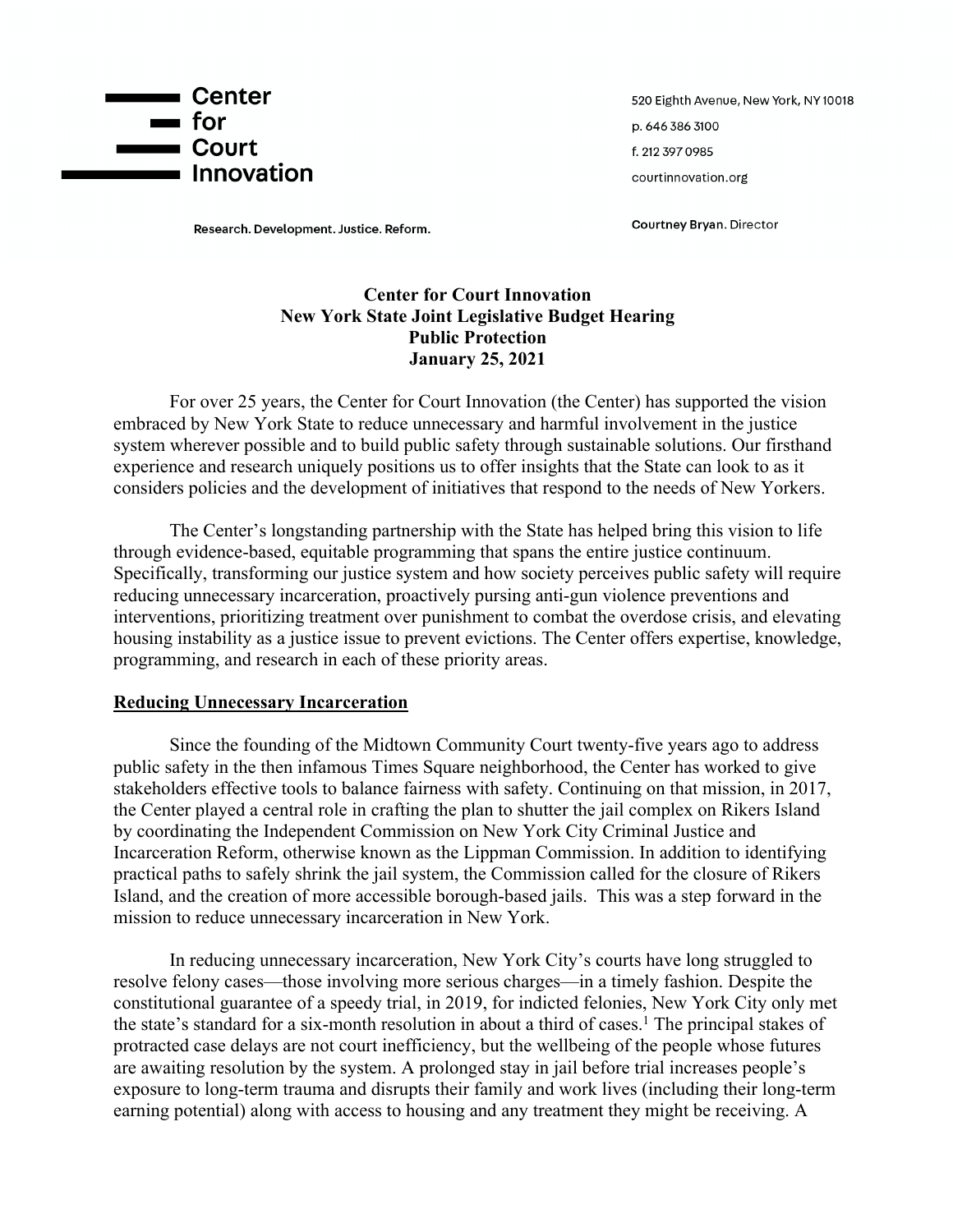Center pilot project implemented in Brooklyn was found to significantly reduced felony case delay in Center report, Felony Case Delay: Lessons from a Pilot Project in Brooklyn. The pilot generated an 11 percentage-point increase in the number of cases disposed within the six-month standard.<sup>1</sup> The pilot project issued formal timelines, target adjournment lengths, and additional case conferencing to reduce case delays. The pilot was completed prior to the COVID-19 pandemic and the transition to remote court operations. Given the added backlog of unresolved cases and—absent new reforms—the persistence of case delay when the pandemic abates, the project has taken on new urgency.

The Center has measurable experience in implementing data-driven programs that meaningfully reduce incarceration without decreasing public safety. Alternatives to incarceration can prevent unnecessary disruption to individual lives, while providing linkages to additional services to decrease criminogenic factors that would otherwise grow in confinement. These models are studied to be safe, effective, and cost efficient, and avoid unnecessary incarceration that reduces the long-term adverse impacts it has on individuals, families, and communities:

- felony alternatives to incarceration programs for more serious charges to pave the way for diversion at all levels of the justice system;
- supervised release programming, which connects individuals arrested for low-level offenses with effective programming while serving them in community, while also holding them accountable;
- and centralized arraignment parts, such as those operated by the Center in New York City.

The Center's **Felony Alternatives-to-Incarceration** courts in Manhattan and Brooklyn offer the opportunity to resolve a case without a jail or prison sentence for people who don't qualify for other specialized courts like drug diversion or mental health courts. They offer a reliable and systemic way for people to access alternative sentences, providing rapid assessment, tailored plans to address individual needs, and access to culturally responsive community-based programs. individualized cognitive-behavioral therapy, drug treatment, or mental health treatment.

Our research shows the mental health need of the incarcerated population to be changing. With more than half of incarcerated New Yorkers flagging for a mental health concerns, there is an opportunity for policymakers to apply new manners to coordinate and provide treatment and offramps for individuals before they suffer an extended jail stay while battling mental illness.2 Alternatives to incarceration have been used to effectively maintain public safety, stakeholder engagement, fairness, and effective accountability. By developing—and supporting the creation of similar alternatives across New York State—we can safely provide communities with more options to adjudicate harm, maintain community safety, and produce better outcomes for the individual and community at large.

Pre-trial detention reform has included **supervised release programs** (SRP) in New York City, which are an alternative to jail, providing pretrial supervision and voluntary social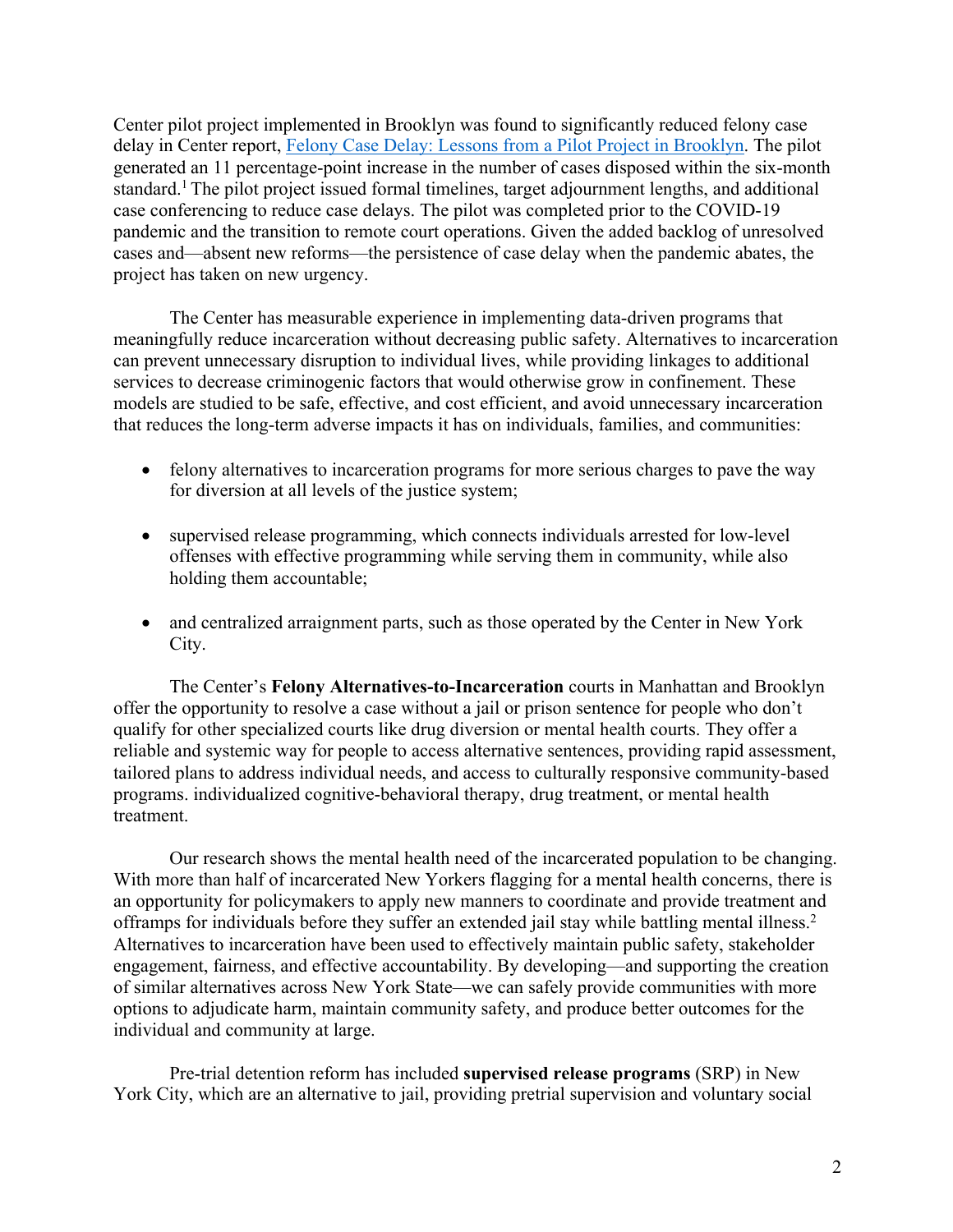services to people charged with a crime. Defendants are placed on a level of monitoring that can include weekly check-ins, programming, or a combination, to ensure appearance at their court dates. Additionally, they receive referrals to community-based programming such as job training, drug treatment, and mental health counseling. The Center operates SRP in the Bronx, Kings, and Richmond counties.

Pre-trial detention diversion can stabilize pro-social factors. For Center clients served, 44% reported being employed at the time of arrest.<sup>3</sup> Additionally, participants are administered a needs assessment, which refers defendants to services that they likely would not have had access to in jail. One critical component of SRP is the ability to connect defendants to voluntary services relevant to their assessed service needs. Case managers, including clinically trained social workers, provide support that specifically mitigates criminogenic needs and barriers to returning to court. Using assessment results to inform available programming and relying on additional community-based service providers to assist participants (voluntarily) with these identified needs undoubtedly contributes to the program's overall effectiveness by reducing the barriers to returning to court.

Evidence shows the link between the spike in violent crime and bail reform is likely specious.4 Evidence also supports SRP in lieu of bail does not negatively contribute to safety. An evaluation comparing similar defendants who did and did not participate in supervised release in New York City, found supervised release had no effect on the rates of re-arrest.<sup>5</sup>

On low-level offenses, **County Centralized Arraignment Parts** (CAP) process arrested individuals through a centralized courthouse. Individuals are administered a needs assessment and are linked to appropriate specialized parts, or, if diverted from the criminal justice process, receive mandates to community-based organizations that can administer supportive programming. CAPs report compliance and provide right-sized accountability. The Center has created CAPs across New York City, starting in the Bronx (Bronx Community Solutions), and then in Brooklyn (Brooklyn Justice Initiatives), and most recently Manhattan (Manhattan Justice Opportunities).

The Center's Upstate New York Office, located in Onondaga County, is primed to launch an Onondaga Justice Initiatives (OJI) program, a CAP, to focus on the roughly 12,000 individuals arrested on low-level misdemeanor charges. Stakeholders have indicated support. Onondaga County spans rural, suburban, and urban jurisdictions, is served by 17 law enforcement agencies, and has 28 uncoordinated town and village courts outside of Syracuse. Upstate counties are unique in their CAP planning and potential and the Center stands ready to scale and implement this work.

#### **Anti-Gun Violence**

The Center works to increase public safety through both community and court-based strategies that focus on the people and the places most impacted by gun violence. Understanding the drivers of gun violence is the first step in supporting evidence-based solutions. Criminologists have yet to isolate the causes of this historic surge in gun violence, although it is believed to stem in large part from the severe socioeconomic dislocations generated by the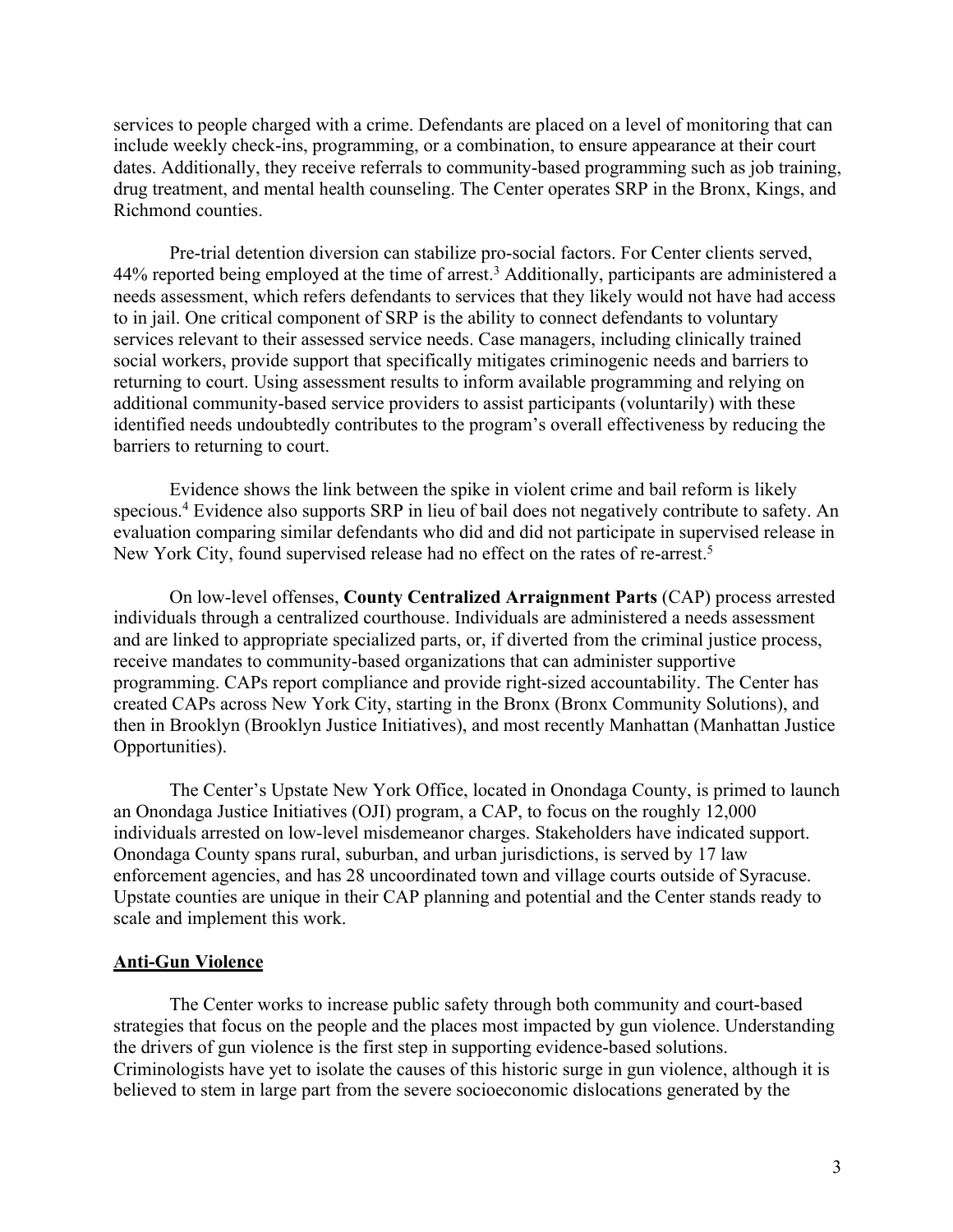COVID-19 pandemic.<sup>2</sup> Additionally, in groundbreaking research on the drivers of gun violence, the Center surveyed over 300 young people in neighborhoods with historically high rates of gun violence to determine their reasons for seeking out firearms. The findings demonstrated widespread feelings of diminished safety and pervasive experiences of violence and trauma that motivated the 'security' of carrying a gun.<sup>6</sup>

To appropriately respond to the complex drivers of gun violence, we have scaled, and are piloting intervention models such as:

- Community-based interventions aimed at the intersection of intimate partner violence and gun violence and staffed by violence interrupters, credible messenger, and outreach workers; and,
- Supporting best practices amongst local anti-gun violence community-based organizations and lending the Center's expertise to expand and strengthen their role within this system.

Responsibly reducing gun-violence incidents in New York State requires investments in community-based programming and creating insulative programming for individuals in communities experiencing high rates of violence. This multi-faceted approach, focusing on neighborhoods that are most impacted by gun violence and upstream solutions like economic development and place-keeping to support neighborhood vitality. The resulting trust, respect, and empowerment of residents are especially crucial to the success of these programs.<sup>6</sup>

#### **Prioritizing Treatment Over Punishment**

There is no one solution to reducing overdose in New York State. It is critically important that justice system's responses to the overdose crisis mitigate overdose risk, and not increase it. Solutions need to extend beyond the courtroom and traditional models into community-based initiatives that take an immediate and nuanced approach to the crisis at hand. The Center operates in direct services, research, and expert assistance at the intersection of criminal justice and the overdose crisis to provide solutions that match local needs and resources, fostering buyin among relevant stakeholders, and ensuring the directly-impacted have a voice in decisionmaking.

The Center's **technical assistance** department works with upwards of 25 counties throughout New York on a variety of court implementation projects. This work is collaborative with the Office of Courts Administration's Department of Policy and Planning. Through this partnership, the Center provides technical assistance to urban, rural, and suburban jurisdictions (e.g. Dunkirk, Erie, Chemung, Albany, Oneida, Kings, Nassau, etc.) to support opioid court operations through strategic planning, training, and implementation support. Under grants from the National Institute of Health and the Bureau of Justice Assistance, the Center uses its expertise to build relationships with state and local stakeholders to achieve the goal of better serving justice-involved individuals whom are at risk for overdose from opioids. This has included education about overdose prevention and medications for opioid use disorder to local practitioners, the development of linkages to community providers, the creation of program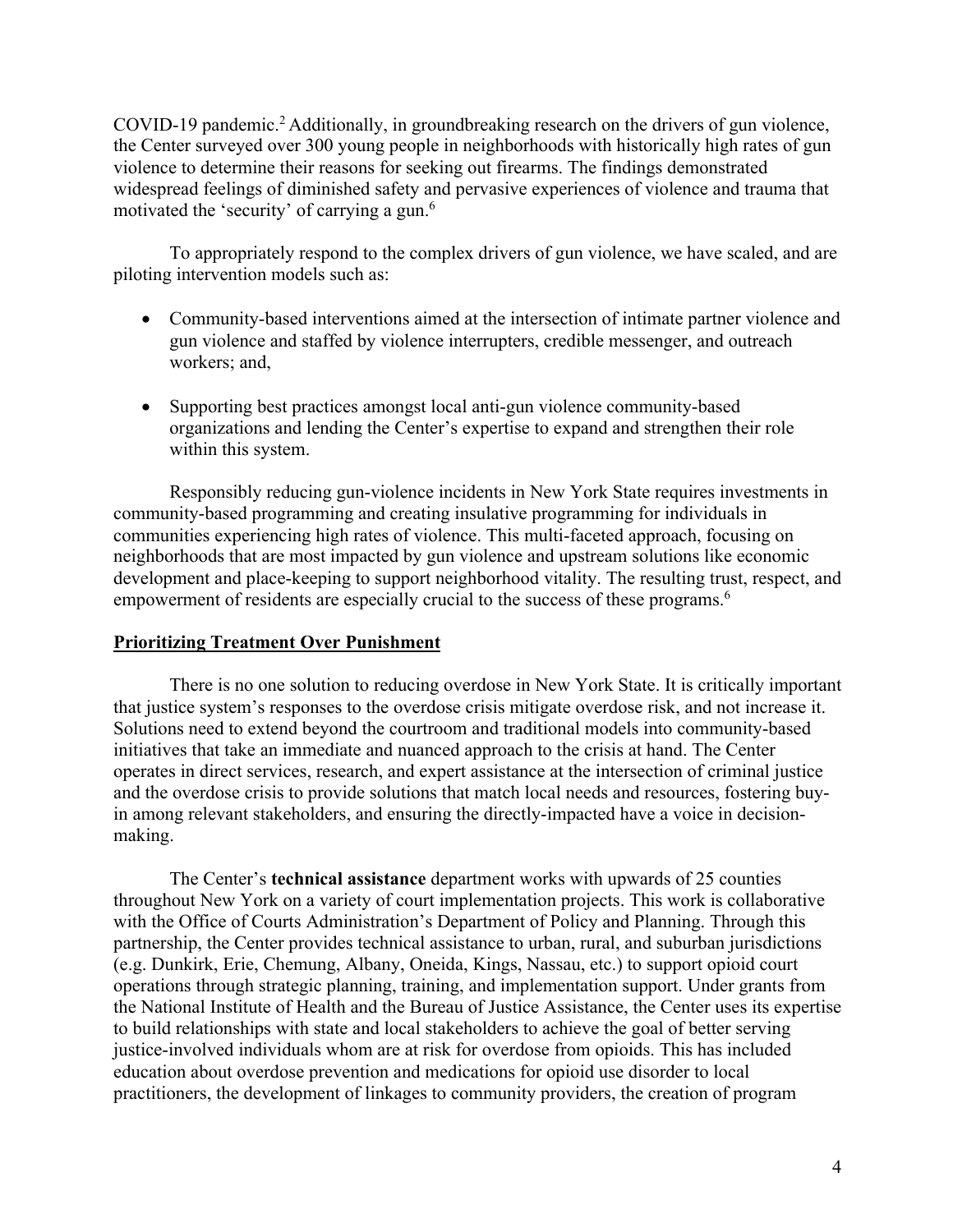materials, and facilitating collaboration across counties, among other activities. The Center has worked to build trust and sustainable relationships with practitioners across the state, that positions us well to be drivers of this work.

The Center also works to provide direct services to individuals at risk of overdose. The Center's Bronx Community Solutions' **Bronx Heroine Overdose Prevention and Education (HOPE) program** utilizes a peer-led harm reduction model to address substance abuse at the precinct level. Bronx HOPE is a pre-arraignment diversion program that provides a harmreduction intervention at the point of arrest to engage individuals charged with Criminal Possession of a Controlled Substance (220.03) and who suffer from substance dependency and misuse. HOPE's Peer Specialists are dispatched to the precinct to engage with individuals immediately at the time of their arrest. HOPE provides participants with an option to engage in treatment and other supportive community-based services as an alternative to arraignment and prosecution. It is the borough's first and only initiative providing 24/7 support and services at all 12 precincts, providing immediate, and compelling engagement through a credible messenger who can engage a recently arrested individual. Building off the impact of HOPE, the Center issued a set of recommendations for bringing peer work to scale to combat the overdose crisis (Appendix B).

The Center's technical assistance expertise and ability to pilot and scale operating programs across the State demonstrates there are proven alternatives to traditional responses to opioid use disorder, and a clear path forward for reducing the harmful impacts of the overdose epidemic in New York State.

#### **Housing as a Justice Issue: Preventing Eviction**

The COVID-19 pandemic laid bare the precarious economic plight facing people across the country. Access to quality, sustainable, and safe housing is a crucial element to the conversation around social justice and equity. In our Upstate New York office, staff confront the cycle of unhabitable housing resulting in condemned housing that leaves renters removed from their homes, and landlords without the income to make repairs while simultaneously being fined. Our research shows that 18%-25% of our Felony Alternatives to Incarceration program participants are experiencing homelessness.7 By proactively addressing factors like access to housing and housing resources, we hope to reduce the likelihood of individuals intersecting with the justice system.

The Center conceives broadly of addressing the factors that lead to housing instability by providing tailored services through predictable series of stages at which a client facing the potential loss of housing can be helped so as to avoid that potentially devastating outcome.8 While New York City has made significant investments in attorneys for low-income residents, tenants are more likely to remain stably housed when they have assistance beyond legal representation in Housing Court. Such support prior to legal filings have in fact been noted to improve legal representation by having files, evidences, and written request evidence gathered and organized. We have found that a problem-solving approach in Housing Court helps both tenants and landlords connect to resources to address challenges like building repairs and back rent.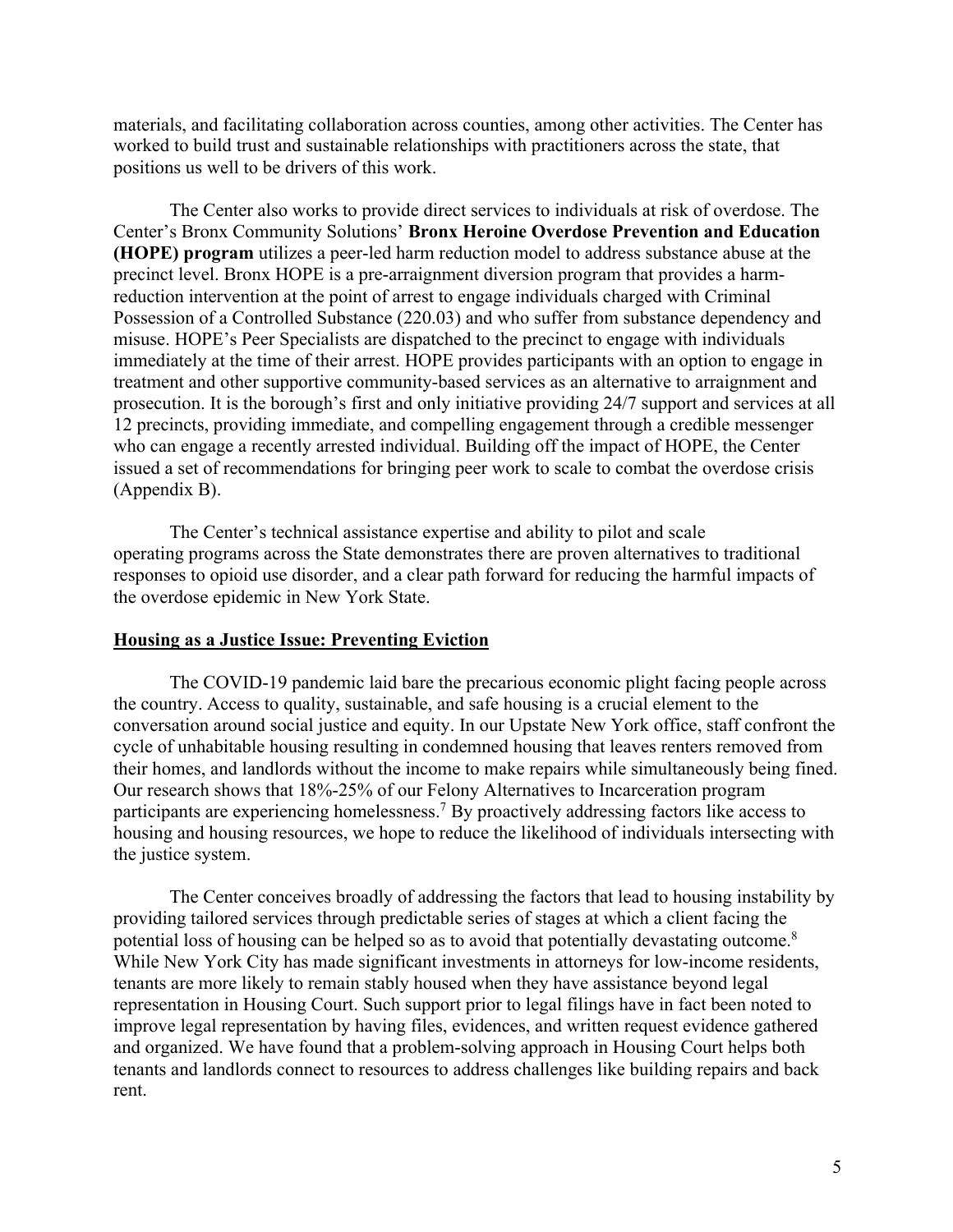In New York City, the Center's neighborhood-based courts in Harlem and Red Hook provide living examples of how this works. Located within Housing Courts and leveraging the deep ties to the communities where we work, staff help residents navigate the legal process, get critical repairs, and most importantly, prevent evictions and homelessness. This includes onsite resources such as HRA, mental health supports, financial empowerment classes, and annual public housing recertification. Where a neighborhood court and resource center are not possible, remote access to resource centers and the court itself can be offered, which is what we do in Brownsville, in collaboration with the Office of Court Administration.

The Center also introduced the Eviction Intervention Stage Model, which identifies junctures at which supportive, problem-solving interventions can ensure the necessary community supports and legal representation (Appendix B).<sup>8</sup> We believe that integrating these procedural protections and problem-solving interventions across the eviction process continuum, including but not limited to housing court, will support people with mental health conditions in retaining stable housing.

#### **Conclusion**

By focusing the State's public protection efforts on these four major policy areas, we can go beyond transforming the justice system to cultivating vibrant and prosperous communities that center public safety and security for all its members. We thank the joint State Legislature for its continued partnership and are available to answer any questions you may have.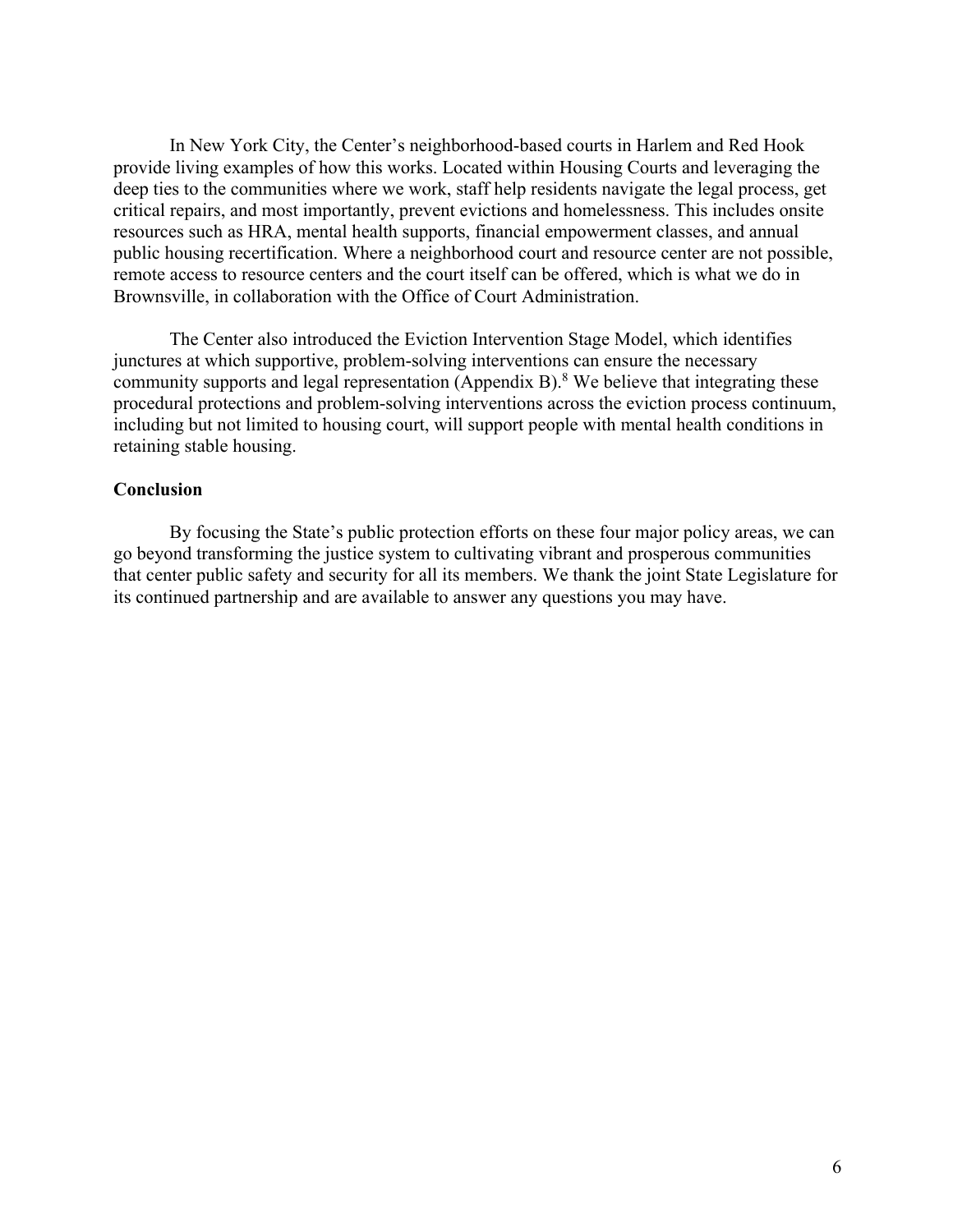#### **Notes**

<sup>1</sup>Weill, J. & Rempel, M. & Rodriguez, K. & Raine, V. (2021). Felony Case Delay: Lessons from a Pilot Project in Brooklyn. New York, NY: Center for Court Innovation. Available at: https://www.courtinnovation.org/publications/case-delay-brooklyn

2 Rempel, M. (2020). COVID-19 and the New York City Jail Population. New York, NY: Center for Court Innovation. Available at: https://www.courtinnovation.org/publications/nycjails-covid.

<sup>3</sup>Center for Court Innovation. (2021). [SRP data file]. Retrieved from the Justice Center Application case management system.

4 Rempel, M. & Rodriguez, K. & Watkins, M. (2021). The Facts on Bail Reform and Crime in New York City. New York, NY: Center for Court Innovation. Available at: https://www.courtinnovation.org/publications/bailcrime-nyc.

5 Skemer, M. & Redcross, C. & Bloom, Howard. (2020). Pursuing Pretrial Justice Through an Alternative to Bail: Findings from an Evaluation of New York City's Supervised Release Program. New York, NY: MDRC. Available at: https://www.mdrc.org/sites/default/files/Supervised\_Release\_Final\_Report.pdf

Ibid. at citation 2

6 Swaner, R. & White, E. & Martinez, A. & Camacho, A. & Spate, B. & Alexander, J. & Webb, L. & Evans, K. (2020). Guns, Safety, and the Edge of Adulthood in New York City. New York, NY: Center for Court Innovation. Available at: https://www.courtinnovation.org/publications/gun-violence-NYC

Ibid. at citation 6

<sup>7</sup>Center for Court Innovation. (2020). [ATI data file]. Retrieved from the Justice Center Application case management system.

8 Jaureguilorda, I. & Laurel, F. & Lopez, R. & Rotter, M. (2021). Eviction Prevention and Mental Health: A New Paradigm for Civil Justice Reform. New York, NY: Center for Court Innovation. Available at: https://www.courtinnovation.org/publications/eviction-prevention-mental-health

Ibid. at citation 8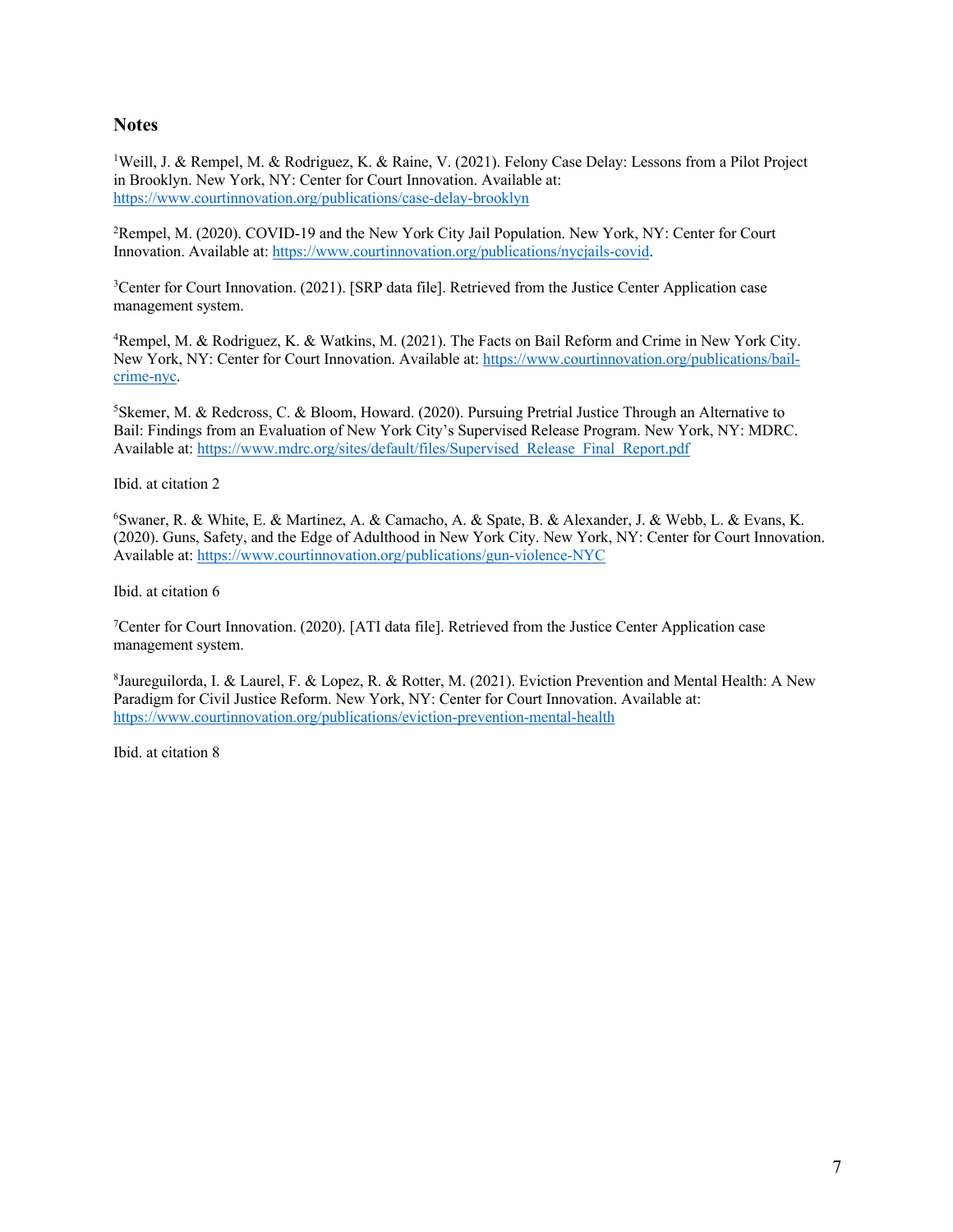## **Appendix**

### **A.**

# The Eviction Intervention Stage Model and Representative Interventions



- **Stage 0: Prevent, in which housing stability is maintained through housing affordability and access to 1** support services as needed.
- **stage 1: Respond, in which the person receives the first notice of the housing problem, e.g., rent non**payment or nuisance complaint.
- **Stage 2: Attend, in which the person has to navigate the Housing Court process.**
- **Stage 3: Navigate**, in which the person has to navigate the tasks necessary to address the complaint in between Housing Court hearings.

### **B.**

### **Combating the Overdose Crisis: Recommendations for Bringing Peer Work to Scale**

Peer specialists provide solutions that match local needs and resources, foster trust and buy-in among program participants, and ensure the directly-impacted have a voice in decision-making. The scaling of peer-driven health and housing interventions at various intercept points, pre- and post-criminal justice system involvement, can prevent overdose, promote harm reduction practices, and divert people away from arrest and further involvement in the system.

Peer specialists **are a bridge to long-term care.**

Peer specialists engage in consistent, ongoing, and holistic support from initial point of contact to continued engagement with individuals throughout their recovery journeys. They continue to be a point of contact for individuals discharged from jail/prison and re-entering the community as a form of downstream prevention.

• **Expand access to a network of providers who are able to engage individuals in medication-assisted treatment immediately.** Peer specialists should have Memoranda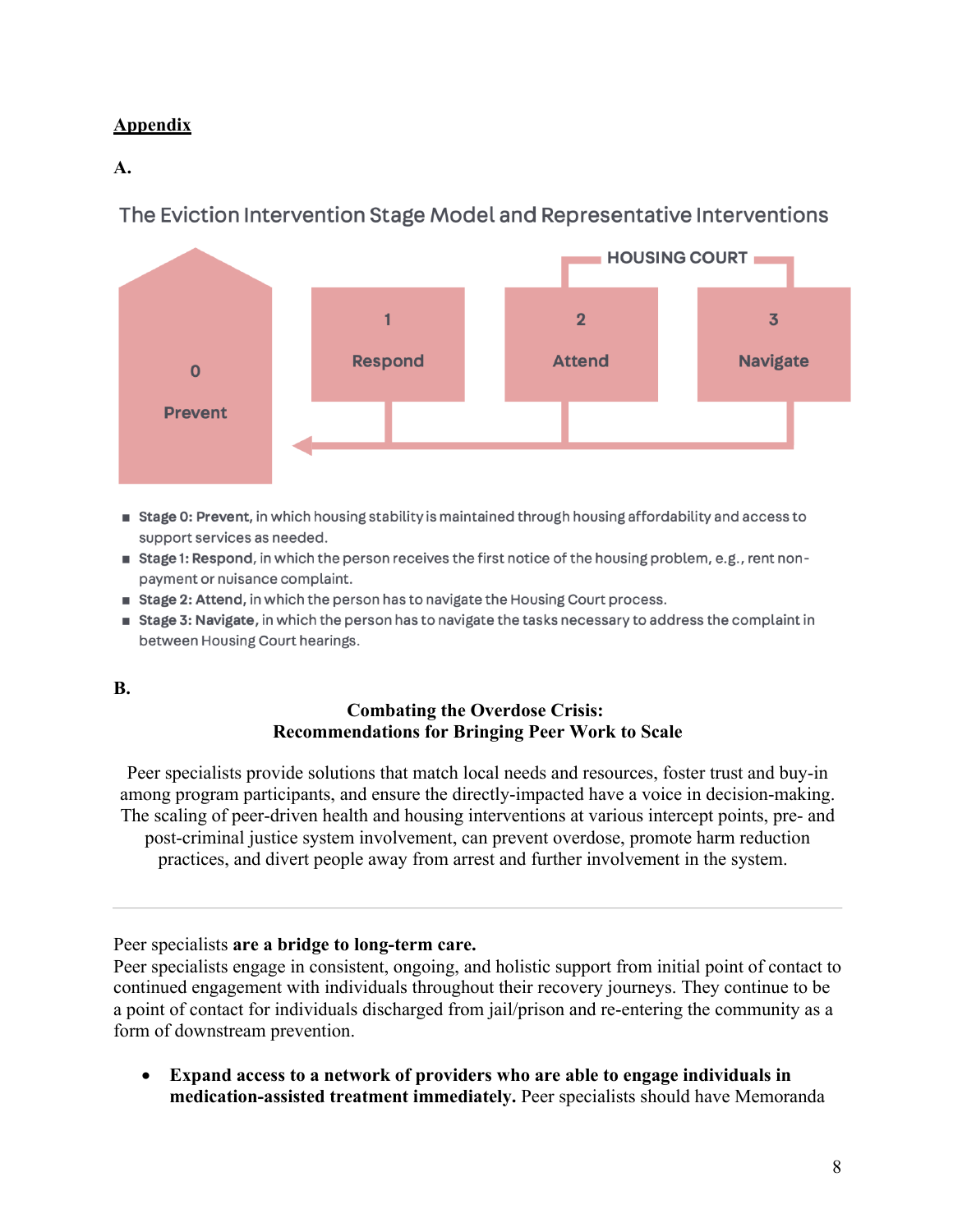of Understanding (MOU) with providers to ensure warm hand-offs to providers with no significant gap in care, rather than having a lengthy and often harmful referral process.

• **Lift up medication-assisted treatments for sustaining recovery and preventing overdose.** Ensure all treatment providers accept medications for opioid use disorder (MOUD) and other psychoactive medications.

### Peer specialists **prevent**.

Peer specialists are crucial to the success of pre-criminal justice system deflection models that focus on providing immediate access to evidence-based treatments and harm reduction supplies in communities and in place of law enforcement contact.

- **Funding for more peer specialists.** To address staffing shortages, burnout, and compensation gaps, and ensure peers are available 24/7 to conduct more meaningful and effective street outreach.
- **Expanding availability and accessibility of treatment 24/7.** Funding for round-theclock treatment services (detoxification, rehabilitation, outpatient, and inpatient residential) and transportation via stipends or fully equipped mobile units to transport individuals voluntarily engaging with services.

### Peer specialists **educate**.

Peer specialists distribute life-saving naloxone, test-strips, and care kits, using their lived experience and training to foster trust and meaningful connections to access the communitybased health services that fit an individual's needs. They work to administer trainings, distribute materials, and reduce the stigma of substance use disorder.

- **Increase overdose education and free community-based trainings and distributions.**  Expand community reach via online platforms, on-site in-person trainings, and community events. Expanded hours should include evening trainings.
- **Fund peer specialists to host and attend regular local provider forums.** These forums allow for discussion and collaboration around resources and long-term solutions.

### Peer specialists **connect**.

Peer specialists provide on-site harm-reduction interventions and supports for individuals intersecting with the criminal system at the point of arrest.

• **Funding for more pre-arraignment diversion programs staffed by peer specialists.**  Pre-arraignment diversion programs reduce the long-term negative consequences often associated with system involvement. Having peer specialists connect with individuals at the precinct offer treatment and other supportive community-based services increases the likelihood a person will say yes to services, and potentially avoid prosecution that interrupts treatment.

### Peer specialists **reduce harm.**

Peer specialists understand the importance of practical strategies and ideas aimed at reducing the negative consequences associated with drug use.